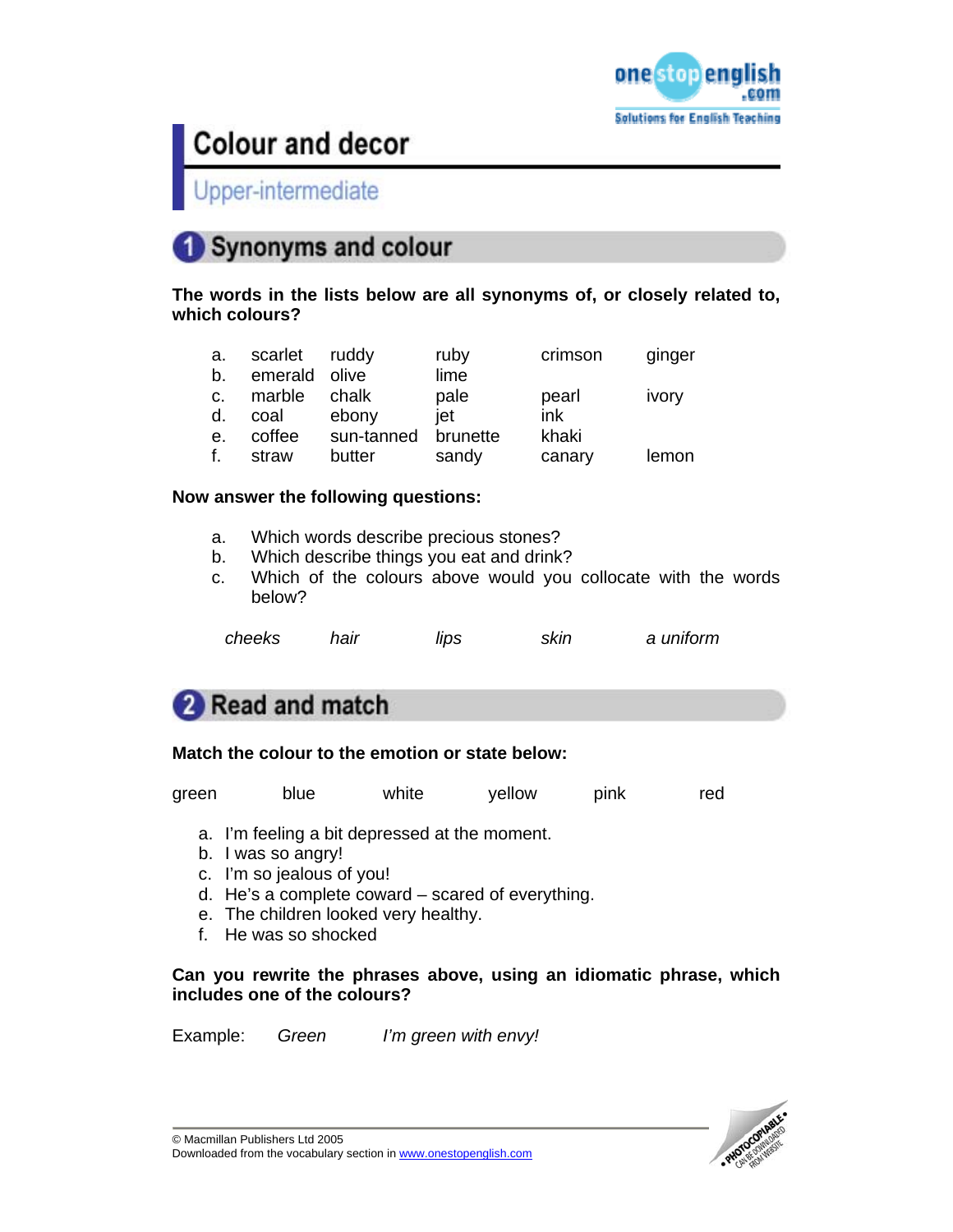

Upper-intermediate

## **Black or white?**

**Complete the phrases with the words black or white:** 

| a   | look    |     | lie                 |
|-----|---------|-----|---------------------|
|     | hot     |     | eve                 |
| the | market  | the | sheep of the family |
| a   | wedding |     | wine                |

### **Now complete the sentences with the phrases above:**

- a In this country, you can't buy such things legally. You'll have to get them on the
- b. I must have said something stupid. My girlfriend gave me a \_\_\_\_\_\_\_\_\_\_\_\_\_\_\_\_.
- c. Don't touch it. You'll burn your hand badly. It's
- \_\_\_\_\_\_\_\_\_\_\_\_\_\_\_\_\_\_\_\_. d. 'What would you like to drink?' ' A \_\_\_\_\_\_\_\_\_\_\_\_\_\_\_\_\_, please.'
- e. He punched me in the face and gave me a
- f. I couldn't tell her the truth. She would have been very upset. So I told her a \_\_\_\_\_\_\_\_\_\_\_\_\_\_\_\_.
- g. His brothers and sisters are doctors, teachers and lawyers, but he's been in and out of prison all his life, and has never had a job. He's the \_\_\_\_\_\_\_\_\_\_\_\_\_\_\_\_\_\_\_\_\_\_\_.
- h. I'd like the dress, bridesmaids, everything traditional when I get married. I'd like a \_\_\_\_\_\_\_\_\_\_\_\_\_.

## **4** Fill the gaps

### **Complete the gaps with the words below:**

*moon pitch sheet beetroot* 

- a. He went as white as a \_\_\_\_\_\_\_\_\_\_\_\_\_. He was so scared.
- b. It was as black as \_\_\_\_\_\_\_\_\_\_\_\_\_\_. It was so dark.
- c. He went as red as a \_\_\_\_\_\_\_\_\_\_\_\_\_\_\_. He was so embarrassed.
- d. It only happens once in a blue \_\_\_\_\_\_\_\_\_\_\_\_\_\_. In other words, almost never.

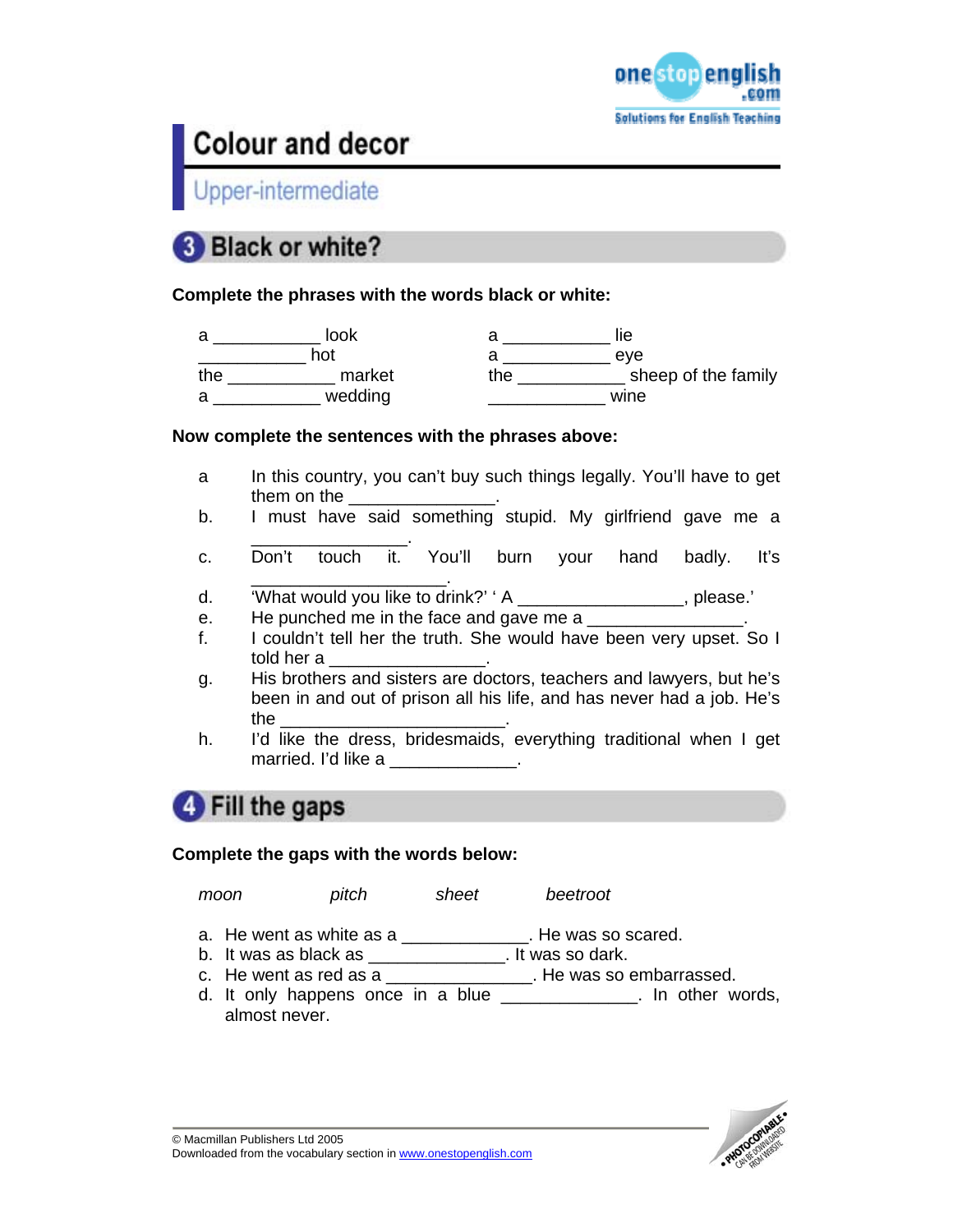

Upper-intermediate



**Read the passage. Choose the best word in each case:** 

### **Decorating a new flat**

I've decided to redecorate my flat. I love wonderful *vibrant/lurid* colours so I'm going to *paint/dye* the living room a *brilliant/subtle* red colour. I've bought a new hall carpet, which is green *with a hint of blue/with a bluish tint*, and I'm going to give the hallway a new *coat/level* of paint to match. I've decided to paint the bedrooms white with a *splash/riot* of colour provided by red and blue cushions and throws – nothing too dramatic, though. I think colours in bedrooms should be *restful/vivid.* 



### **Imagine that you are going to redecorate your bedroom. Think about the following:**

- What colours are you going to paint it?
- Which of the following will you change, and what colours will they be? *carpets, furniture, rugs, curtains, throws, cushions, bedspreads*
- Which of the following will you add to improve the style and décor of your room?

*vases, ornaments, potted plants, framed photos, lamps and lampshades* 

Interview your partner.



**Write a description of your favourite room.** 

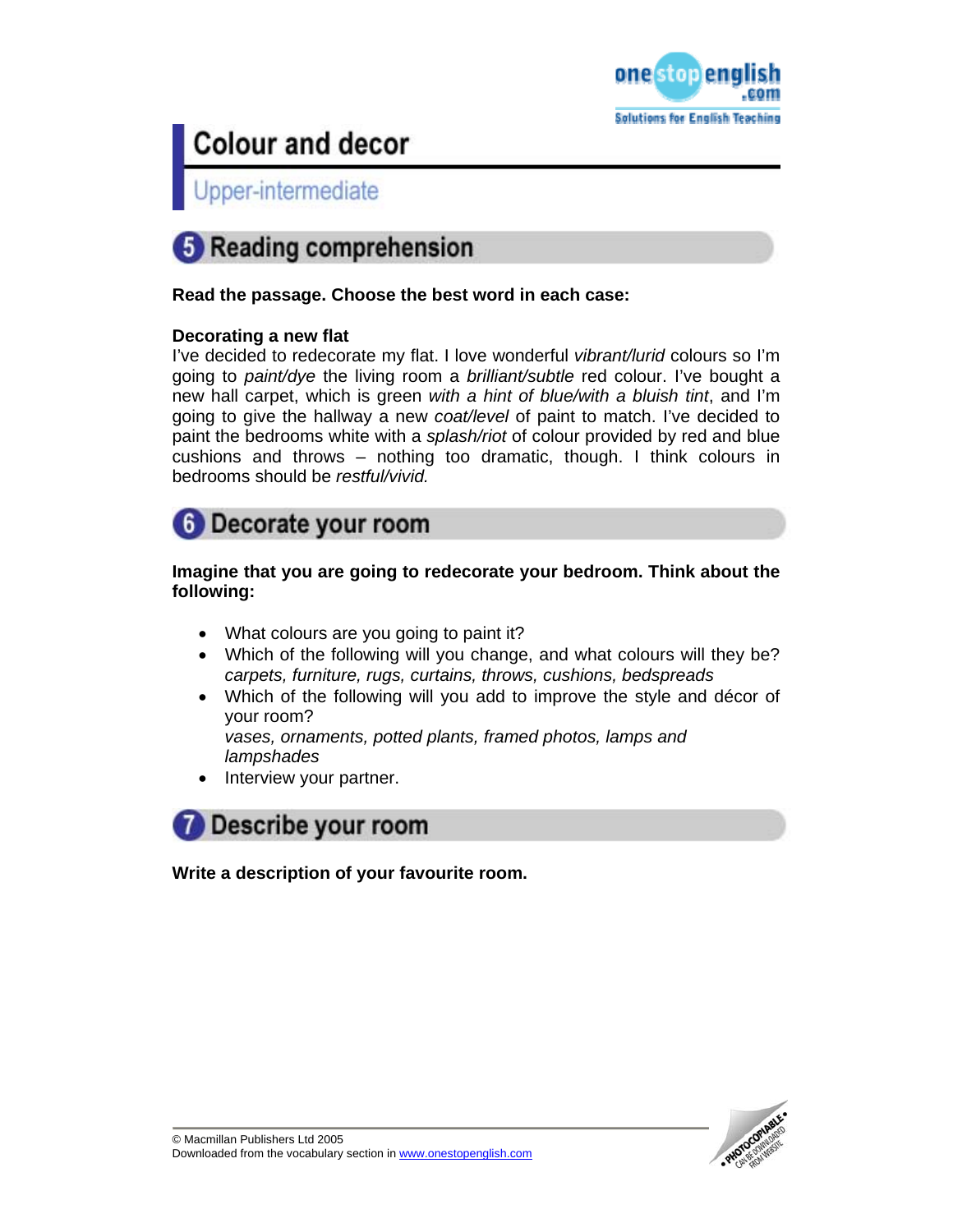

Upper-intermediate

## **8 Colour dictionary quiz**

**Try the quiz. If you have the Macmillan English Advanced Learner's Dictionary and CD- ROM you can find all the answers by finding the key word** *colour***, and following the various links.** 

- 1 What are you if you are *off-colour*?
- 2 What's the difference between a *deep* colour and a *sombre* colour?
- 3 What sort of things do children *colour in*?
- 4 What does it mean if you want to see the *colour of someone's money*?
- 5 What are the *primary colours*?
- 6 If you like *local colour* on holiday, what are you looking for?
- 7 What is *colourful language*?
- 8 What is a *colourless person* like?
- 9 What's the difference between *shade* and *tone*?
- 10 What is a *colour supplement*?
- 11 Which of the following is positive: gaudy, vibrant, garish?

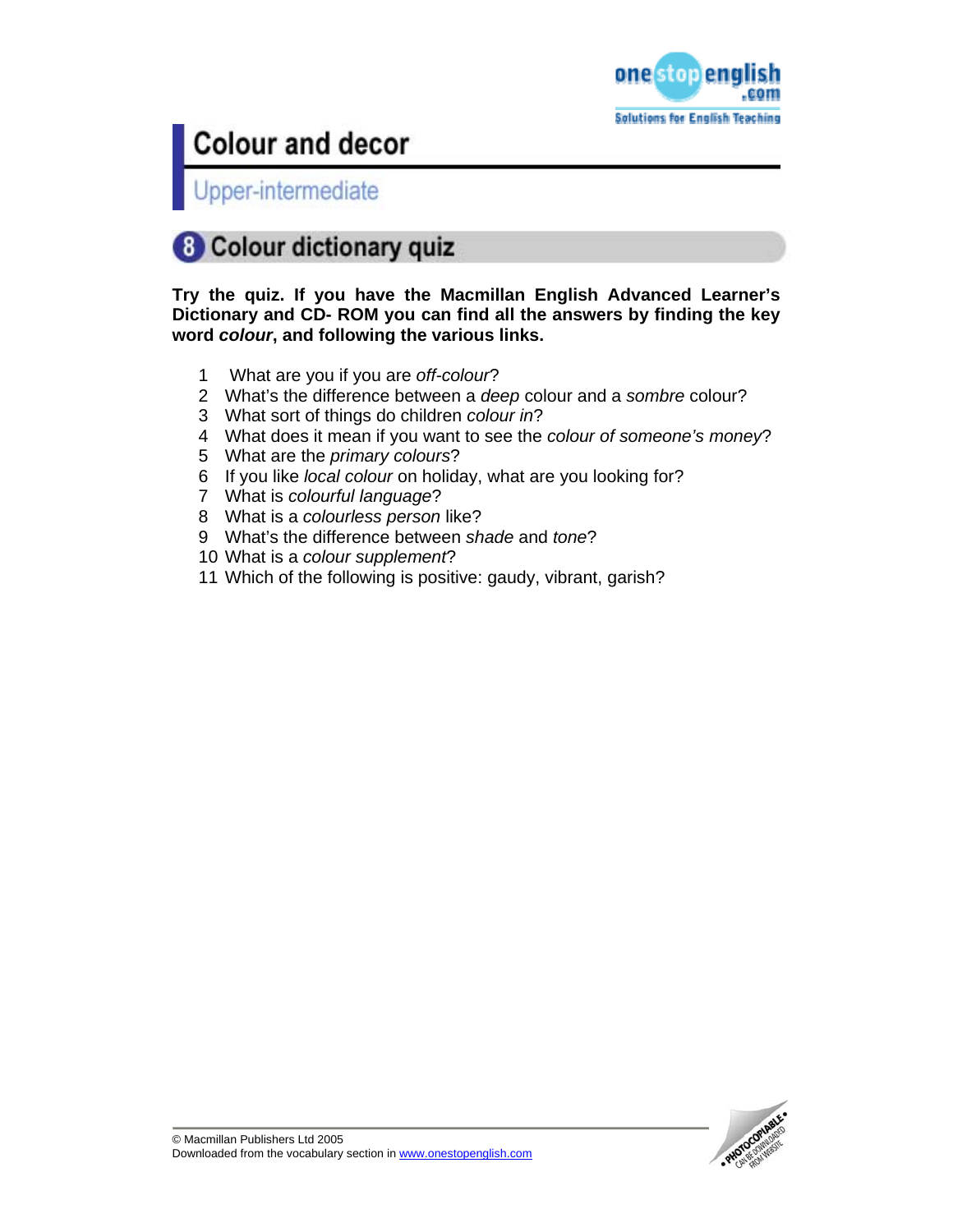

## Upper-intermediate

## **Teacher's notes – Colour and décor (Upper-intermediate)**

**1 Put the students in pairs to decide which colours the words in the lists are similar in meaning to.** 

**Answers:**  a. red b. green c. white d. black e. brown f. yellow **Answers:**  Which words describe precious stones? ruby, emerald, pearl, jet Which describe things you eat and drink? ginger, olive, lime, coffee, butter, lemon Which of the colours above would you collocate with the words below? Cheeks: ruddy, crimson, pale Hair: ginger, brunette, sandy Lips: scarlet, ruddy, ruby, crimson, pale Skin: marble, pale, sun-tanned Uniform: scarlet, khaki

#### **2 Ask the students to match the colour to the emotion or state. Then ask them to rewrite the phrases using an idiomatic phrase.**

#### **Answers:**

- a. Blue I'm feeling a bit blue at the moment. b. Red I saw red!
- c. Green I'm green with envy! d. Yellow He's yellow scared of everything.
- e. Pink The children looked in the pink. f. White He went/turned white.

#### **3 Ask the students to complete the phrases with the words black or white. Answers:**

| a black look    | a white lie      | white hot                     |
|-----------------|------------------|-------------------------------|
| a black eve     | the black market | the black sheep of the family |
| a white wedding | white wine       |                               |

## **Then ask the students to complete the sentences with the phrases.**

### **Answers:**

- a. In this country, you can't buy such things legally. You'll have to get them on the black market.
- b. I must have said something stupid. My girlfriend gave me a black look.
- c. Don't touch it. You'll burn your hand badly. It's white hot.
- d. 'What would you like to drink?' 'White wine, please.'
- e. He punched me in the face and gave me a black eye.
- f. I couldn't tell her the truth. She would have been very upset. So I told her a white lie.
- g. His brothers and sisters are doctors, teachers and lawyers, but he's been in and out of prison all his life, and has never had a job. He's the black sheep of the family.
- h. I'd like the dress, bridesmaids, everything traditional when I get married. I'd like a white wedding.

### **4 Ask the students to complete the gaps.**

### **Answers:**

- a. He went as white as a sheet. He was so scared.
- b. It was as black as pitch. It was so dark.
- c. He went as red as a beetroot. He was so embarrassed.
- d. It only happens once in a blue moon. In other words, almost never.